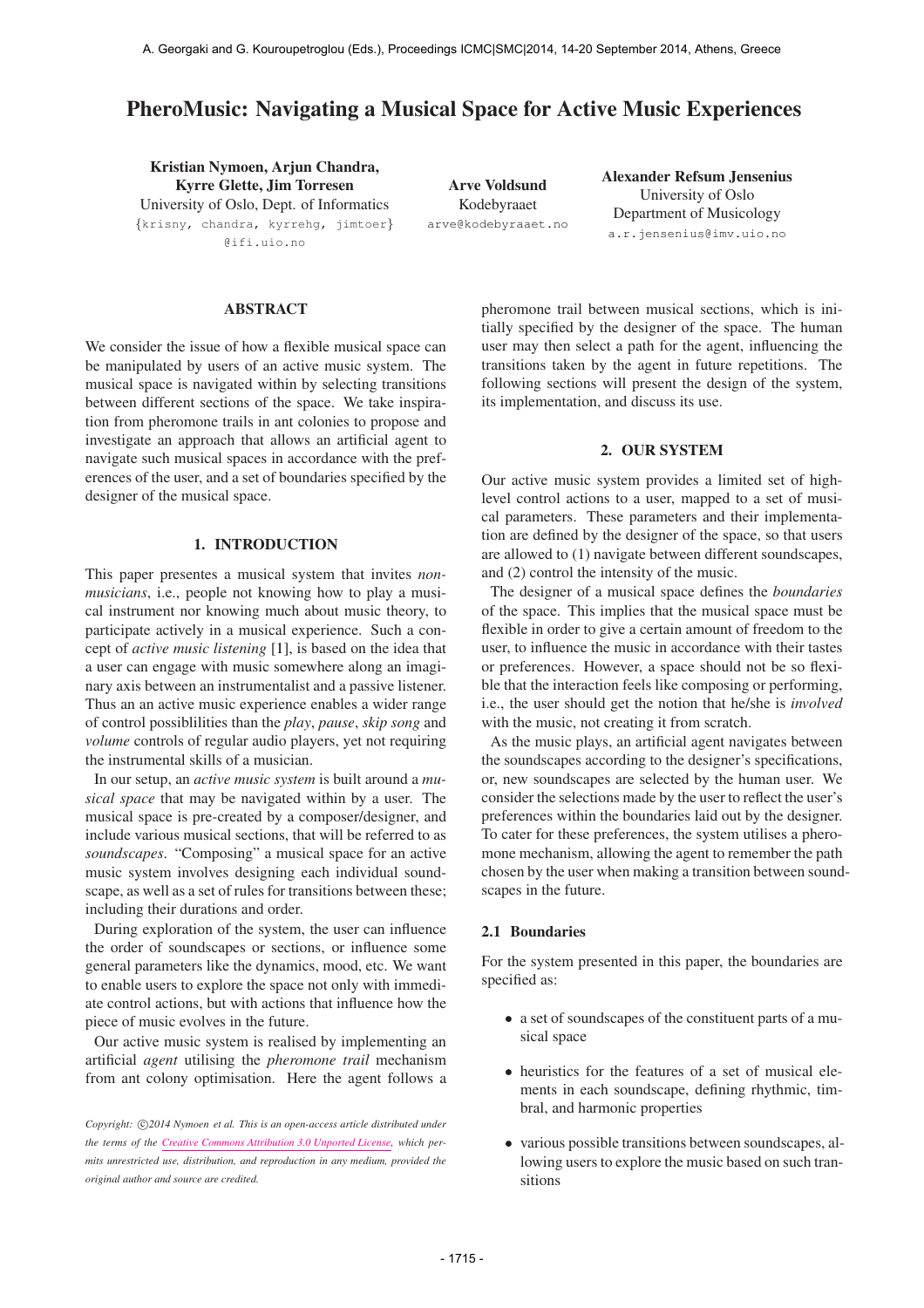• a mapping of the control parameter *intensity* to a set of musical parameters, providing the user with one control dimension within each soundscape

In our system, each individual soundscape with its musical elements and heuristics has been implemented in Max. The pheromone-inspired approach for both automated and user-defined transitioning between soundscapes, including the boundaries for these transitions has been implemented in Processing. A video example showing the system in action is available online.<sup>1</sup> The various components of our system are described more in detail below.

# 2.2 Soundscapes

Soundscapes are the main parts of the musical space. In principle, a soundscape could consist of any type of electronic sound generation, not limited to any particular synthesis technique or genre. The soundscapes in our prototype make up one particular musical space, and is based on subtractive synthesis using white noise, envelopes, and resonant filters. A complete specification of each soundscape is beyond the scope of this paper, however, we will provide an overview of the sound synthesis patch.

The demo example shown in the included video consists of four main components: percussion, bass drone, melody, and DAFX, all driven by one phasor∼ object in Max. At various subdivisions of the phasor's output, sounds are triggered by multiplying an envelope with white noise passed through resonant filters. Each soundscape has a defined set of parameters, such as:

- filter gains, bandwidths, and centre frequencies
- envelope attack and decay slopes
- thresholds for triggering percussive/melodic tones
- a range of available tones to be played
- harmonic progressions
- tempo
- number of subdivisions in the triggering mechanism

Some parameters have fixed values in certain soundscapes, while a range of possible values, ultimately controlled by the user through the *intensity* parameter, is defined in other soundscapes. As non-musicians are the target group of our system, intensity is the only control parameter made available to the user. The mapping is one-to-many, or in other words, a single control dimension is used to manipulate a large range of synthesiser parameters in each soundscape, as defined by the designer of the musical space.

# 2.3 Transition Table

Table 1 depicts a *transition table*, representing the strength values of the link between any two soundscapes. The musical designer defines how likely it is for a transition to occur from one soundscape to another. The rows refer to soundscapes where the transition starts, and the columns to soundscapes towards which the transition happens. In other words, the columns represent the next soundscape in

Table 1. Example of a transition table for a musical space with five soundscapes

|                | -              | $2^{\circ}$           | $\mathbf{3}$ |   |
|----------------|----------------|-----------------------|--------------|---|
| $\mathbf{1}$   | $\overline{3}$ | $\overline{1}$        |              |   |
| 2              |                | $\mathcal{D}_{\cdot}$ |              | 0 |
| $\mathbf{3}$   |                |                       |              | 0 |
|                |                |                       |              |   |
| $\overline{5}$ | $\overline{1}$ |                       |              |   |

sequence from the soundscape in any row. The idea is to allow the designer to define a piece of music that is flexible even without user influence, having the artificial agent choose between different soundscapes. For instance, if the soundscapes refer to sections of a pop song, the designer may specify that transitions should be from a verse to prechorus and from prechorus to chorus, and that a transition directly from a verse to a chorus is less likely to occur.

Together with other specifics mentioned in Sections 2.1 and 2.2, the transition table with specified values completes our specification of the boundaries defined for the musical space. This table is used to initialise a *transition graph*, which we cover next.

#### 2.4 Transition Graph

Figure 1 shows an example of a soundscape *transition graph*, in this case with seven soundscapes. It is a directed graph with loops, where nodes in the graph represent soundscapes. Each node in the graph connects with every other node and itself, via a link. The links in the graph represent transitions from one soundscape to the other. These links have an associated strength value, the thickness indicating this strength. Graphs are initialised using transition tables, as mentioned in Section 2.3. As such, navigating the composition amounts to navigating this graph in accordance with the designer's predefined boundaries.



Figure 1. Nodes and links on a transition graph in a musical space with seven soundscapes

<sup>1</sup> <http://vimeo.com/89418486>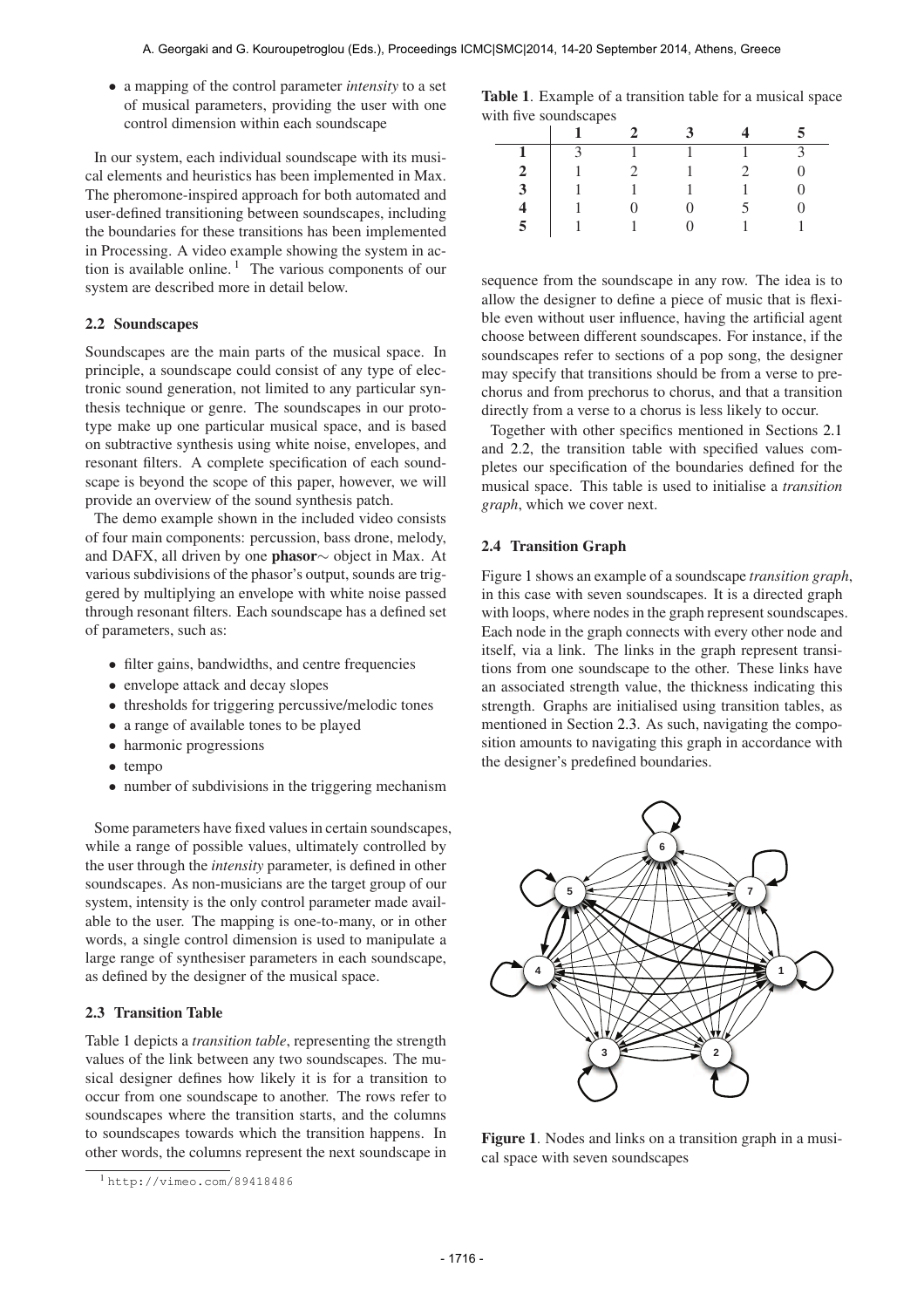#### 2.5 Navigating the Graph

The flexibility in the musical space that is laid out in this paper requires a mechanism for making transitions between the different soundscapes. While the user may be the one deciding the order of soundscapes according to his/her preferences, the active music piece should still continue when the user does not control the system, and transitions should be made according to the user's preferences. To achieve this, we take inspiration from the pheromone mechanism in ant colony optimisation, and let an artifical agent (ant) follow a pheromone trail between soundscapes.

To the best of our knowledge, ant colony inspired musical systems were first introduced in 2004 [2]. So far, the two main focuses in previous work have been the use of artificial ant colonies for automated music generation [3] and as enablers for automatic accompaniment for people with disabilities [4, 5]. The user interaction essentially involved assisting the ant colony to prevent the music from stagnating [4], while our approach in this paper invites the user to actively influence the coming transitions between musical sections. There has also been a lot of research in the past with regard to automated music generation, which makes use of tables similar to the one presented in Section 2.3, the case in point being Markov chains [6]. Although we use the notion of pheromone trails from ant colonies in our system, we focus on how the agent may cooperate with, and cater for the preferences of, the user within the pre-designed musical space, as opposed to automation of music generation or as enabling accompaniment.

The transition graph may be navigated by an agent based on the strength of the links between the nodes, in accordance with some *behavioural rule*. Given a soundscape and all the links that lead to the remaining soundscapes on the graph from this soundscape, we consider transforming the strength values of the links into probabilities of these links getting selected, thus the probability of selecting one of the soundscapes to be the next in the navigation sequence. The probability  $p_{ij}$  of choosing a soundscape  $j$ after  $\imath$ , is given by,

$$
p_{ij} = \frac{\tau_{ij}}{\sum_{k=1}^{N} \tau_{ik}}
$$

where  $\tau_{ik}$  denotes the strength of the link between soundscapes  $\imath$  and  $k$ , and  $N$  is the total number of soundscapes the transition graph is composed of.

Thus, the agent navigates the graph based on this behavioural rule. As such, the stronger the link between two soundscapes, the more likely it is that this link will be chosen and traversed by the agent. The traversal of this link takes the agent to the next soundscape. The graph, the strength values for links, which are initialised using the transition table, and the traversal of the graph between soundscapes by the agent using its behavioural rule, provides a way for the agent to explore the active music space.

The agent should exercise the preferences of the user whilst navigating the graph. This would then warrant for the agent to memorise the choices that the user makes as it navigates. This memory is what we want the system to maintain. This is to have the system remember preferred navigation paths

within the musical space, for the agent to not have to explore the space again from scratch, if it intends to revisit the preferred paths.

We want the system to allow for freedom of musical expression such that the preferences of the user are autonomously elicited and catered for, as compared with what would be available with a graph with fixed strength values laid out by a desinger. We provide for this freedom by making it possible for the system to have the strength values over the links on the graph be updated in real time.

We take inspiration from the notion behind pheromone trails in ant colonies to design the link update mechanism. In nature, an ant, when foraging for food, leaves behind some pheromones along the path, which acts as a form of memory that may be sensed by the same or other ants to evaluate the possibility of going along this path. The more a path is taken, the more pheromone get deposited along the path. The stronger the presence of pheromone along a path, the more likely it is that the said path gets taken. Over time, a fraction of the pheromone present on the path necessarily evaporates as well. We utilise this basic principle within our system for user preference elicitation.

Every time a user makes a selection in the navigation of a sequence of soundscapes, a pheromone trail gets updated in the form of strengthening of the links from one soundscape to the next. Moreover, each time a transition is made, a fraction of the pheromone on every link on the graph necessarily evaporates. This link strength update mechanism can be written as

$$
\tau_{ij} = \begin{cases}\n(1 - \rho)\tau_{ij} & \text{if link not selected by user} \\
(1 - \rho)\tau_{ij} + \Delta & \text{if link selected by user}\n\end{cases}
$$

Thus, the link that is traversed has a positive value  $\Delta \in \mathbb{R}$ added to it. And, the links between the nodes necessarily have their strength decreased over time at a rate given by  $\rho \in [0.0, 1.0]$ , known as the *evaporation rate*.

With such a link strength update mechanism in place, if the user chooses a link, which initially was deemed a weak transition by the designer, this link becomes stronger by a value  $\Delta$ . Over time, if this link is chosen over and over again, the strength of this link will increase. We assume such an increase in strength to reflect preference on the part of the user, for that particular transition. This allows for the sequence of soundscapes that gets navigated to have the possibility to easily be reproduced, if indeed preferred by the user. For transitions that might not get selected by the user much, the strength of the link associated with such transitions will decrease over time. The evaporation of link strengths thus allows for the system helping to forget unfavourable transitions.

We further consider using the transition table specified by the desinger (Section 2.3) as determining one of the boundaries for the system. We do so by having the link strengths in the graph thresholded to these transition table values. As such, the link strengths are not allowed to evaporate below the values in the transition table used for initialisation of the graphs.